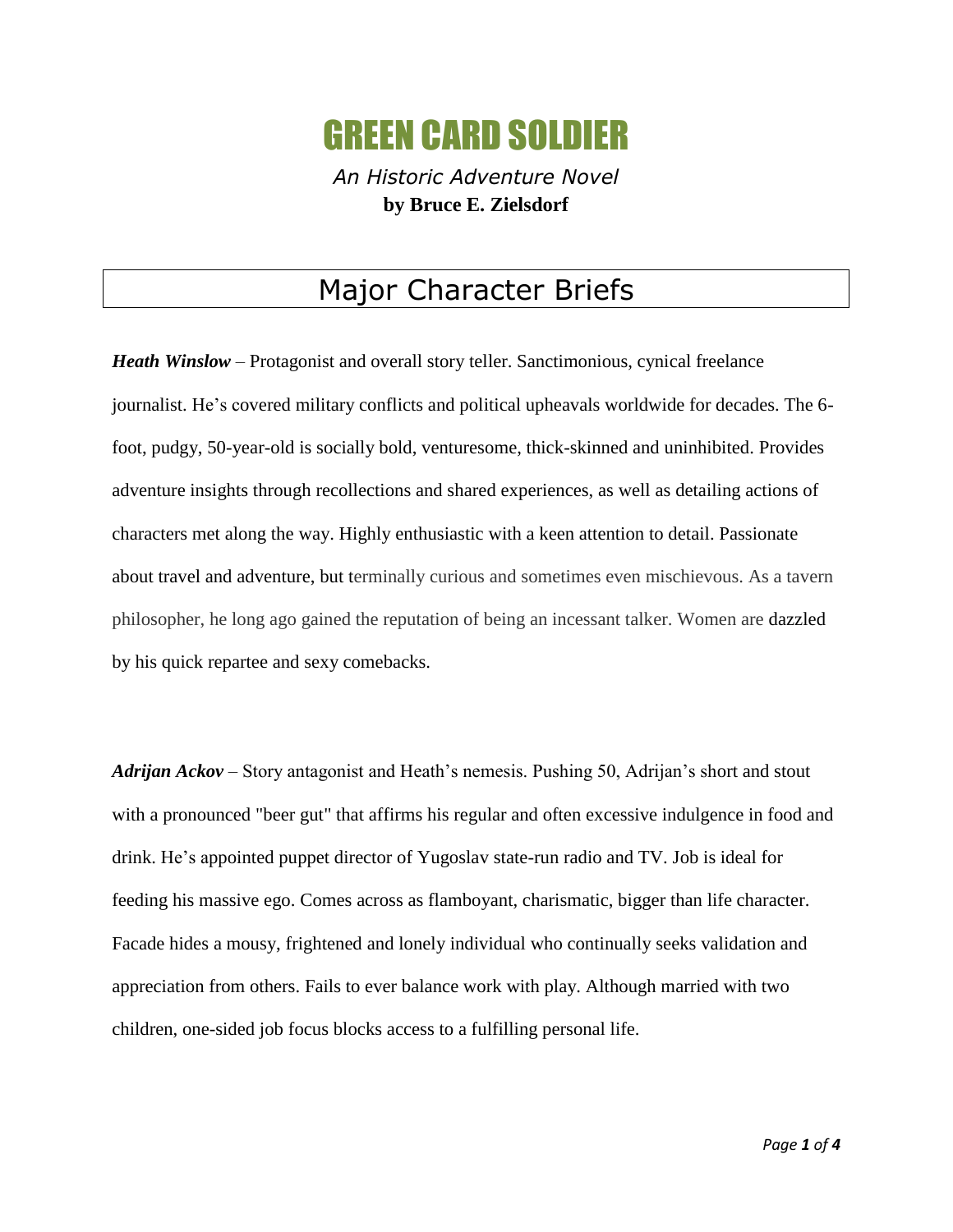*Andro Babich* **–** The *Green Card Soldier* and story's main character. Hard-working,

conscientious, yet frustrated 19-year-old. Hollywood handsome, strapping soccer jock who's intellectually curious, appreciative of the arts and sensitive to beauty. Takes an optimistic view of life, but has little chance to expand his world involvement while living on the family farm. Believes people are basically honest, decent and trustworthy. Kindhearted Andro doesn't suffer rejection well. Barely escapes Bosnian conflict. Becomes a cargo ship crewman in Greece. Sails to America. With "green card" in hand, joins the Army, earns his citizenship and returns to Bosnia as a U.S. AID worker. Myriad of life challenges slowly shape this wanderer into a contemporary Renaissance man.

*Dragana Kowalchuk* -- Serves as story's impact character verses Andro, the novel's hero. The 40-something, single, never married woman is a tall and very fit, yet a willowy creature who demands attention wherever she goes. Seen by many as the ultimate villainess, she's still highly admired by Serb rebel fighters. Personality traits are as alluring as she is wicked, frightening and shameful. Seems quite original and even humorous at times. Has a strange, compelling impact on most any man she desires. Years of mental anguish and physical abuse heaped on during her youth are apparent in Dragana's hard-edged facial features and intimidating gestures.

*Baba Sofija* -- Andro's grandmother and matriarch of the Babich extended family. The 70-plus widow is a skeptic who exudes genuinely sympathetic qualities. Baba Sofija's bright green eyes, broad smile and welcoming gestures always make people feel immediately comfortable in her presence. Sofija's course and somewhat unkempt graying hair combines with her wrinkled brown skin to validate her maturity. She's a strong, robust woman who appears somewhat downtrodden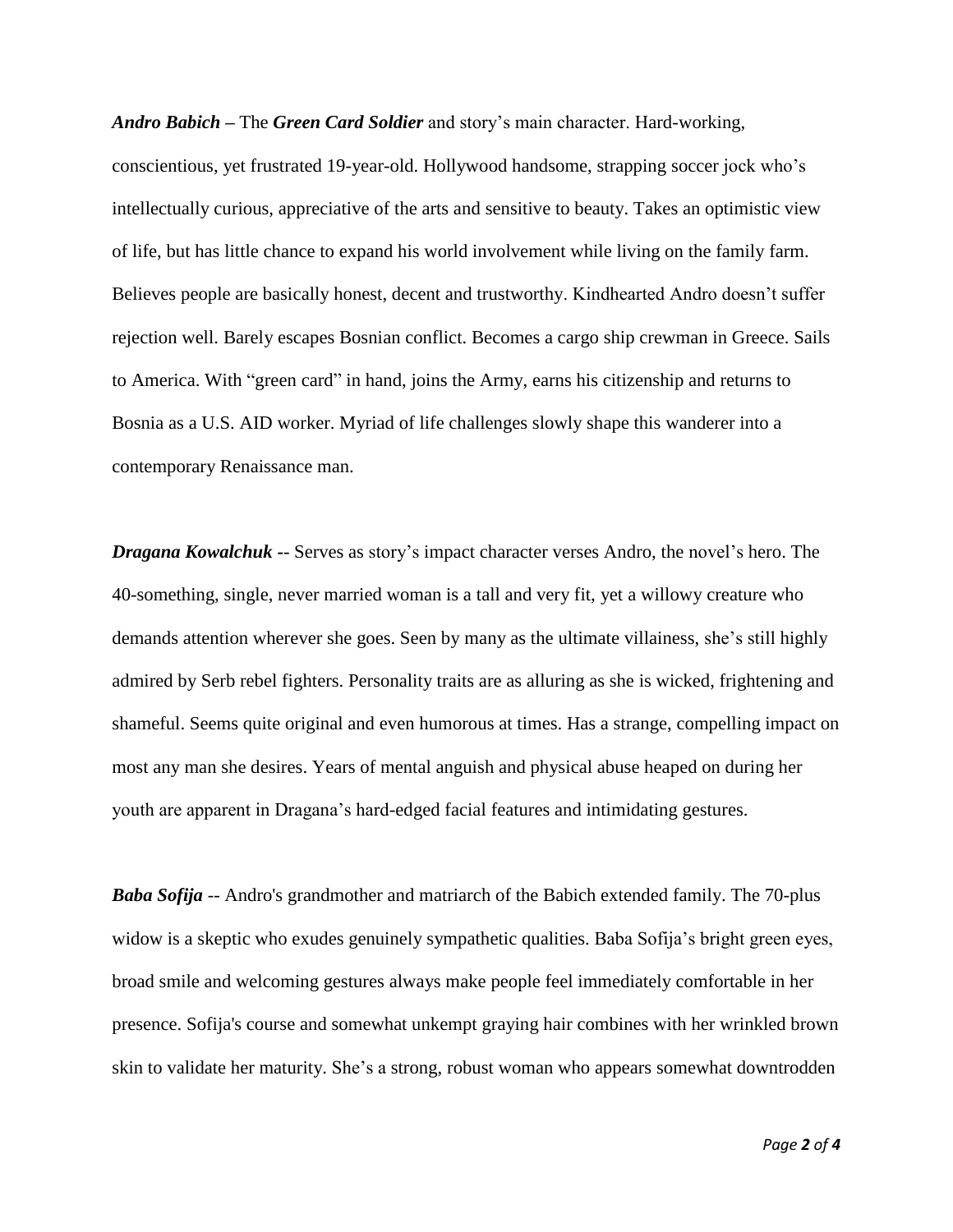and stooped over from years of hard labor on the farm. The full-figured matriarch may be short in stature, but long in ability to take on almost any chore put before her.

*Mara Cesarec* -- Andro's neighbor and youthful sidekick. Mara is as physically beautiful as she is mysterious. Stereotypical Eastern European woman of enchantment with a small body frame and an hour glass-like figure. She's clever far beyond her 18 years. Her personality appears to be that of a chameleon. Mara has the uncanny ability to switch between being an extrovert and an introvert pretty much at will. She can be aggressive, competitive, stubborn and even bossy. Although Mara's family is Muslim, she and Catholic Andro are lifelong friends. They share an adolescent sexual fling, resulting in Mara's pregnancy.

*Jason Banks* -- The story's guardian figure and Andro's mentor. The 61-year-old widower and illegitimate father of Denasha Rivera is a strong, mature man and career merchant mariner. Jason's 6-foot, 4-inch frame assures his presence is readily known. A dark-skinned African-American, Jason's physique is complimented by his always erect posture, broad cheekbones and a wide smile that broadcasts his sociability far and wide. His rough and tough exterior hides the far gentler and caring side of a very generous man.

*Cashton Steel* -- The voice of reason. The 32-year-old convinces Andro to join the Army – a quick way for him to gain American citizenship as a *Green Card Soldier*. At the same time, the recently divorced career infantryman is eager to get out of the recruiting business and back into the fight as a cavalry scout with his combat buddies. Sergeant Steel is very much a "by the book"